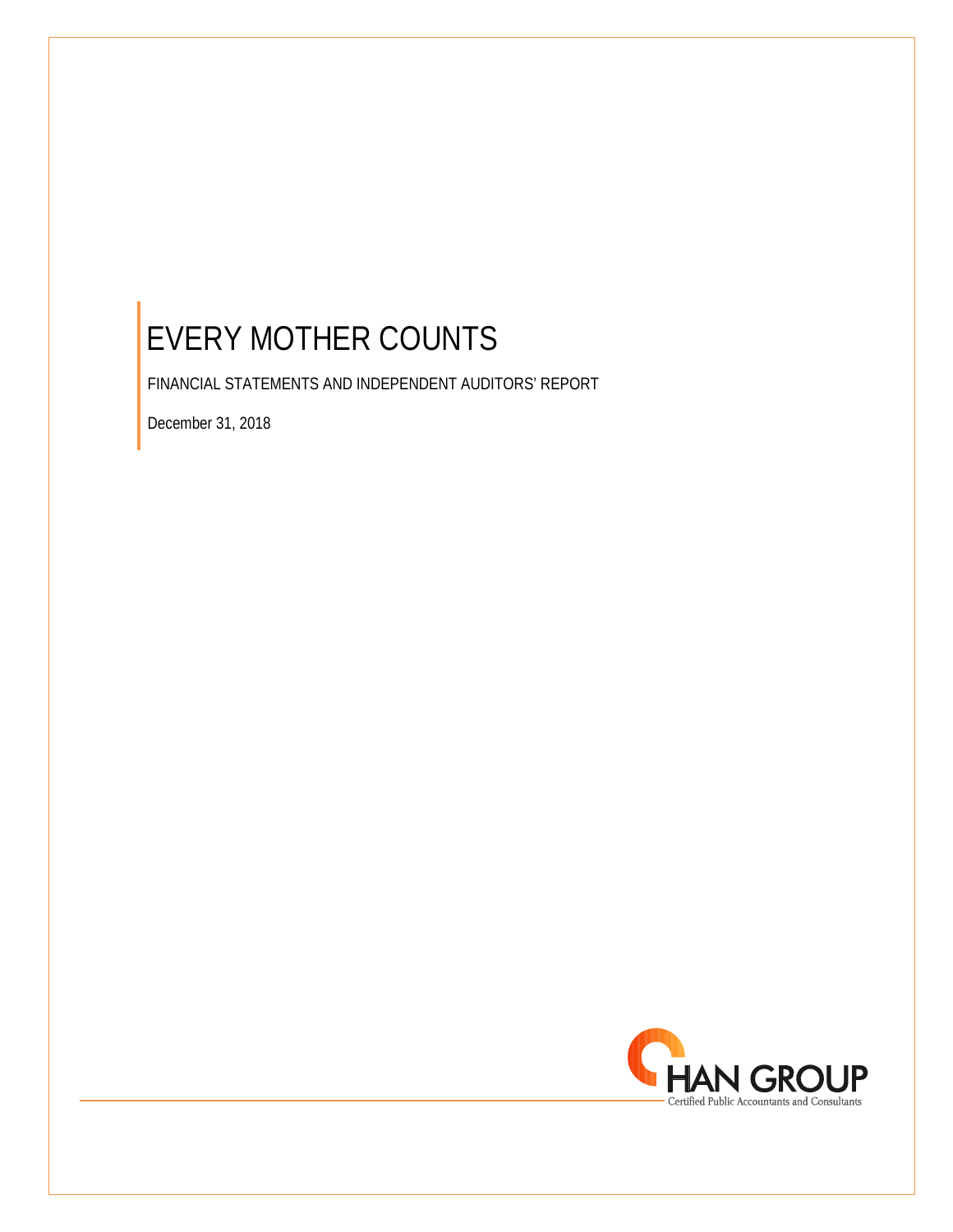# **Contents**

| <b>Financial Statements</b> |  |
|-----------------------------|--|
|                             |  |
|                             |  |
|                             |  |
|                             |  |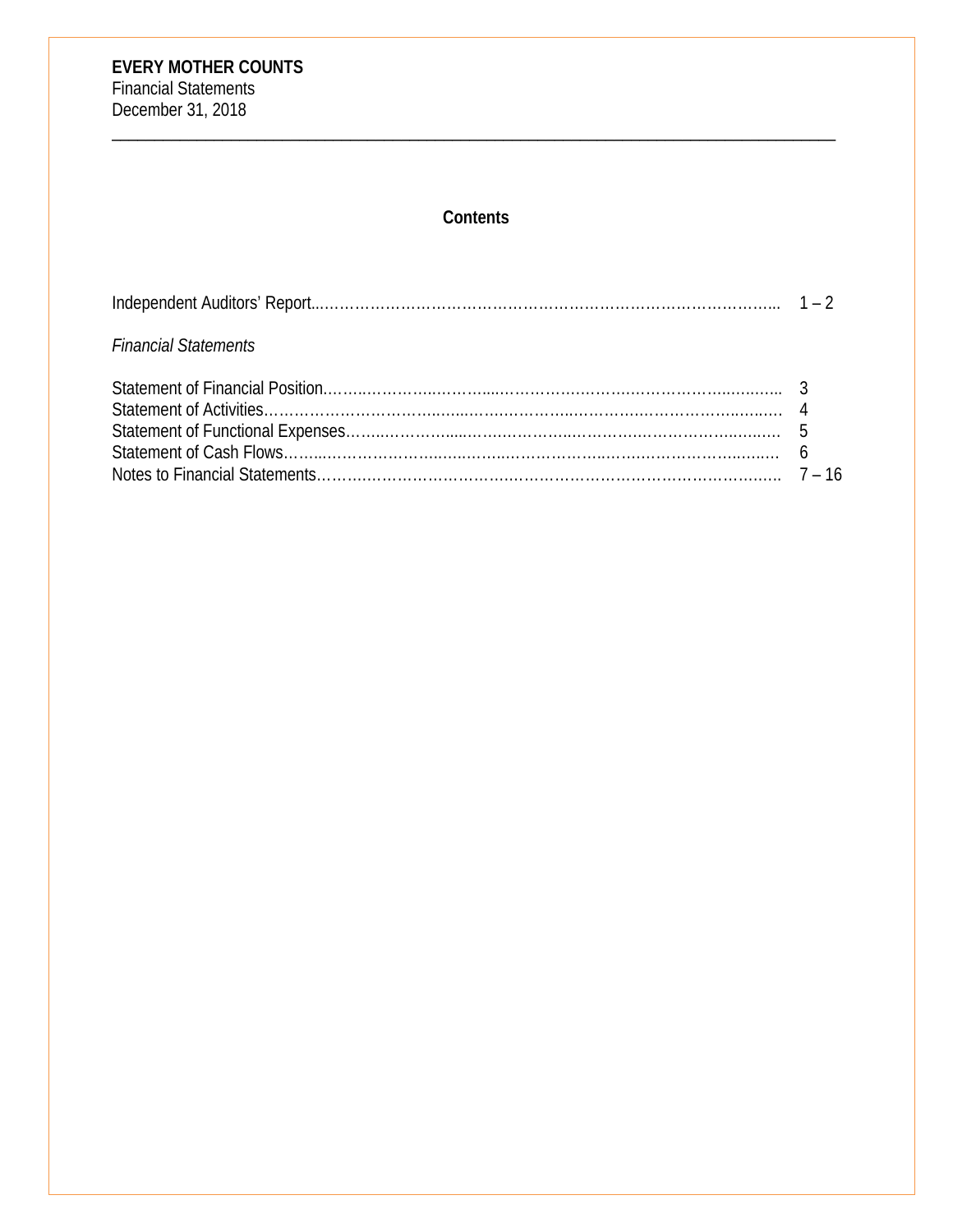

# **INDEPENDENT AUDITORS' REPORT**

To the Board of Directors Every Mother Counts

We have audited the accompanying financial statements of Every Mother Counts (the Organization), which comprise the statement of financial position as of December 31, 2018, and the related statements of activities, functional expenses and cash flows for the year then ended, and the related notes to the financial statements.

# **Management's Responsibility for the Financial Statements**

Management is responsible for the preparation and fair presentation of these financial statements in accordance with accounting principles generally accepted in the United States of America; this includes the design, implementation, and maintenance of internal control relevant to the preparation and fair presentation of financial statements that are free from material misstatement, whether due to fraud or error.

# **Auditors' Responsibility**

 $\overline{a}$ 

Our responsibility is to express an opinion on these financial statements based on our audit. We conducted our audit in accordance with auditing standards generally accepted in the United States of America. Those standards require that we plan and perform the audit to obtain reasonable assurance about whether the financial statements are free from material misstatement.

An audit involves performing procedures to obtain audit evidence about the amounts and disclosures in the financial statements. The procedures selected depend on the auditors' judgment, including the assessment of the risks of material misstatement of the financial statements, whether due to fraud or error. In making those risk assessments, the auditors consider internal control relevant to the entity's preparation and fair presentation of the financial statements in order to design audit procedures that are appropriate in the circumstances, but not for the purpose of expressing an opinion on the effectiveness of the entity's internal control. Accordingly, we express no such opinion. An audit also includes evaluating the appropriateness of accounting policies used and the reasonableness of significant accounting estimates made by management, as well as evaluating the overall presentation of the financial statements.

We believe that the audit evidence we have obtained is sufficient and appropriate to provide a basis for our audit opinion.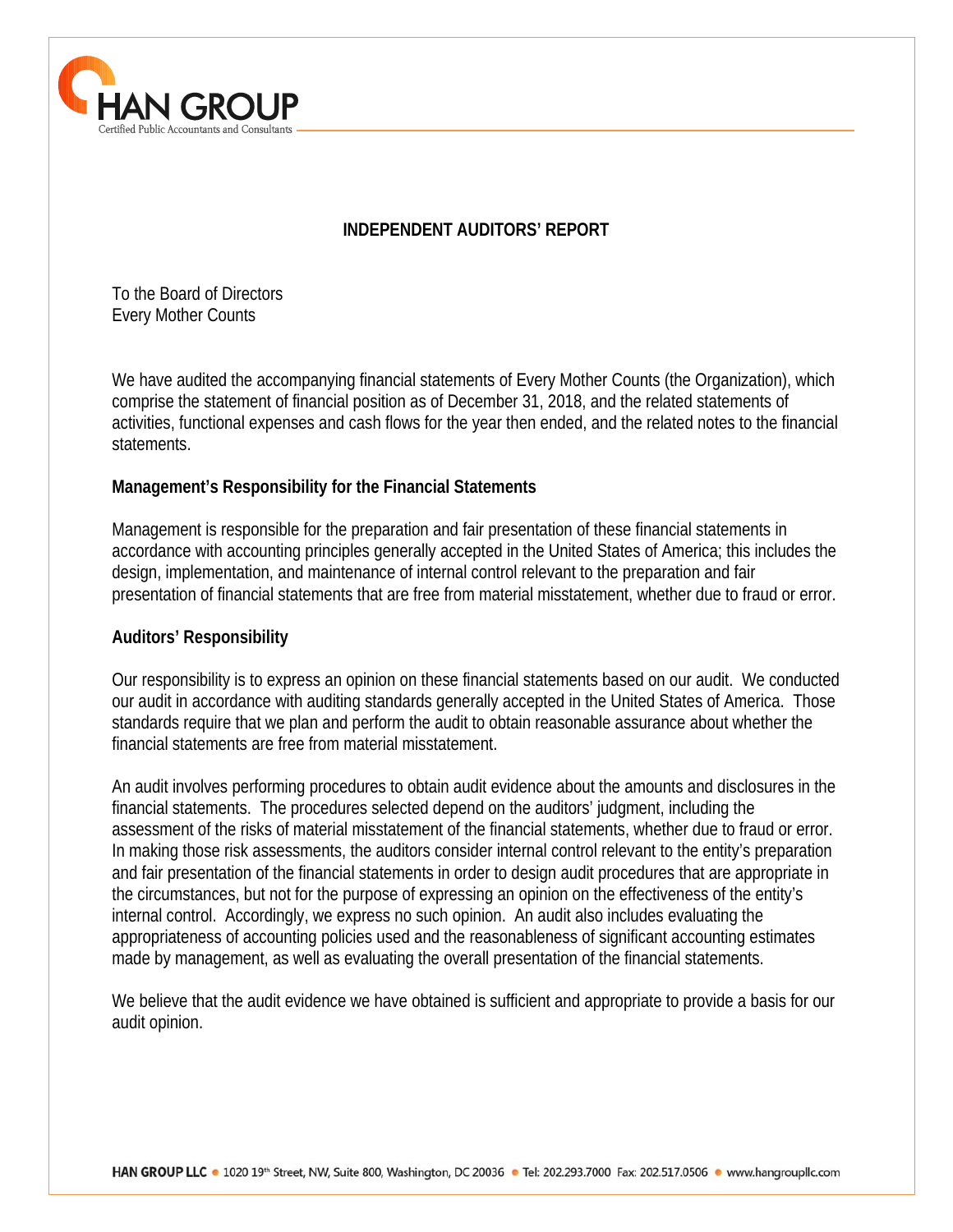

# **Opinion**

In our opinion, the financial statements referred to above present fairly, in all material respects, the financial position of Every Mother Counts as of December 31, 2018, and the changes in its net assets and its cash flows for the year then ended in accordance with accounting principles generally accepted in the United States of America.

#### **Emphasis of Matter**

As discussed in Note 2, the Organization has adopted Financial Accounting Standards Board Accounting Standards Update No. 2016-14, *Not-for-Profit Entities* (Topic 958)*: Presentation of Financial Statements of Notfor-Profit Entities.* Our opinion is not modified with respect to that matter.

HAN GROUP UC

**HAN GROUP LLC**  Washington, DC October 16, 2019

 $\overline{a}$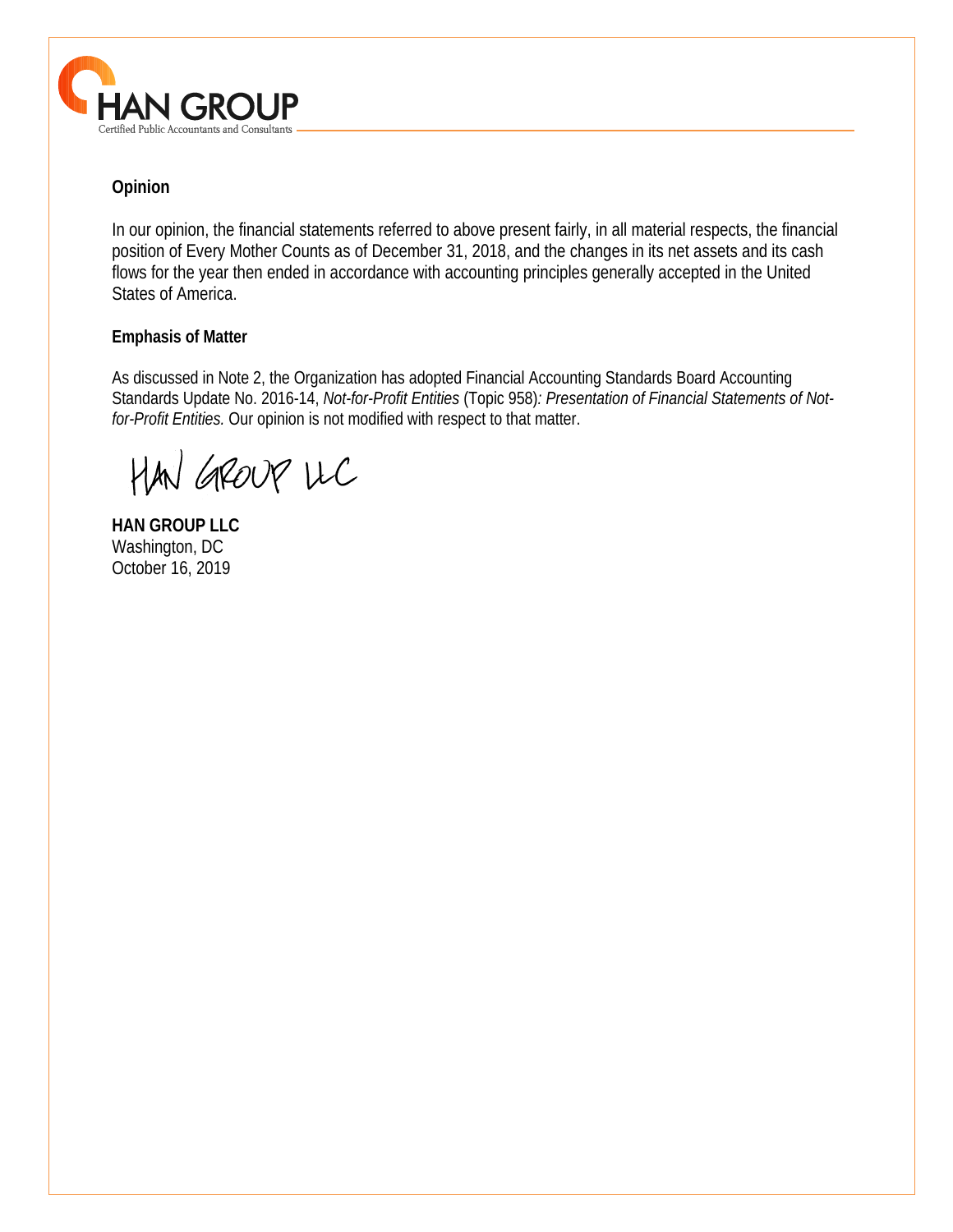Statement of Financial Position December 31, 2018

| <b>Assets</b>                            |                 |
|------------------------------------------|-----------------|
| Cash                                     | \$<br>887,010   |
| Grants and contributions receivable, net | 967,527         |
| Investments                              | 2,528,548       |
| Prepaid expenses and deposits            | 57,290          |
| Property and equipment, net              | 64,808          |
|                                          |                 |
| <b>Total assets</b>                      | \$<br>4,505,183 |
|                                          |                 |
| <b>Liabilities and Net Assets</b>        |                 |
| Liabilities                              |                 |
| Accounts payable and accrued expenses    | \$<br>82,907    |
| Accrued salaries and vacation            | 32,423          |
| Grants payable                           | 102,000         |
| Other liabilities                        | 8,544           |
| <b>Total liabilities</b>                 |                 |
|                                          | 225,874         |
| <b>Net Assets</b>                        |                 |
| Without donor restrictions               | 3,694,689       |
| With donor restrictions                  | 584,620         |
|                                          |                 |
| Total net assets                         | 4,279,309       |
| Total liabilities and net assets         | \$<br>4,505,183 |
|                                          |                 |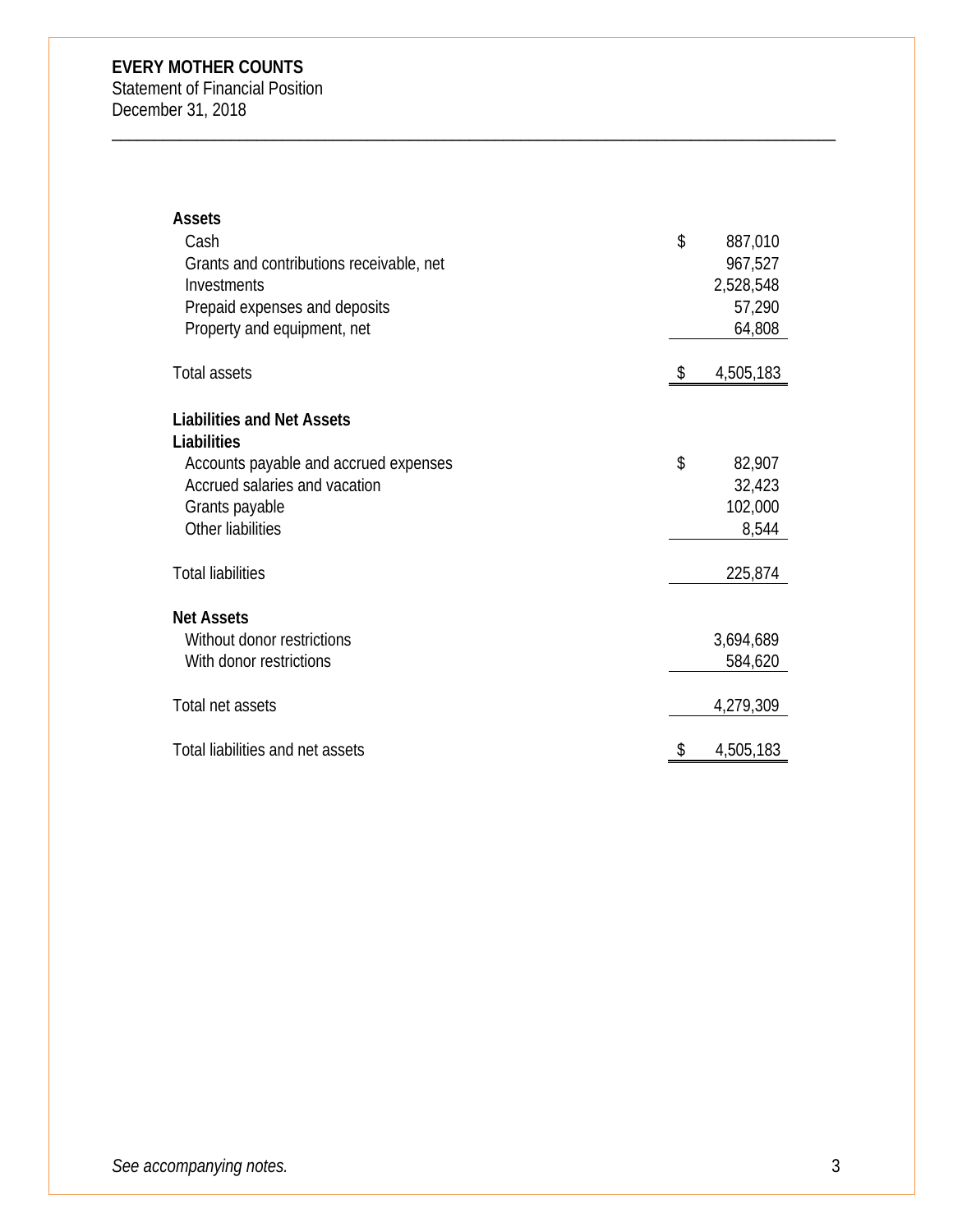Statement of Activities Year Ended December 31, 2018

|                                        |    | <b>Without Donor</b><br><b>Restrictions</b> |    |            |    | With Donor<br><b>Restrictions</b> |  | Total |
|----------------------------------------|----|---------------------------------------------|----|------------|----|-----------------------------------|--|-------|
| <b>Revenue and Support</b>             |    |                                             |    |            |    |                                   |  |       |
| Grants and contributions               | \$ | 2,925,402                                   | \$ | 252,911    | \$ | 3,178,313                         |  |       |
| Special events                         |    | 326,231                                     |    |            |    | 326,231                           |  |       |
| Other revenue                          |    | 19,852                                      |    |            |    | 19,852                            |  |       |
| Net investment income                  |    | 5,249                                       |    |            |    | 5,249                             |  |       |
| Net assets released from restrictions: |    |                                             |    |            |    |                                   |  |       |
| Satisfaction of purpose restrictions   |    | 874,064                                     |    | (874, 064) |    |                                   |  |       |
| Total revenue and support              |    | 4,150,798                                   |    | (621, 153) |    | 3,529,645                         |  |       |
| <b>Expenses</b>                        |    |                                             |    |            |    |                                   |  |       |
| Program services:                      |    |                                             |    |            |    |                                   |  |       |
| Grants                                 |    | 1,255,010                                   |    |            |    | 1,255,010                         |  |       |
| Other programs                         |    | 1,791,717                                   |    |            |    | 1,791,717                         |  |       |
| Total program services                 |    | 3,046,727                                   |    |            |    | 3,046,727                         |  |       |
| Supporting services:                   |    |                                             |    |            |    |                                   |  |       |
| Management and general                 |    | 343,148                                     |    |            |    | 343,148                           |  |       |
| Fundraising                            |    | 353,333                                     |    |            |    | 353,333                           |  |       |
| Total supporting services              |    | 696,481                                     |    |            |    | 696,481                           |  |       |
| Total expenses                         |    | 3,743,208                                   |    |            |    | 3,743,208                         |  |       |
| <b>Changes in Net Assets</b>           |    | 407,590                                     |    | (621, 153) |    | (213, 563)                        |  |       |
| Net Assets, beginning of year          |    | 3,287,099                                   |    | 1,205,773  |    | 4,492,872                         |  |       |
| Net Assets, end of year                | \$ | 3,694,689                                   | \$ | 584,620    | \$ | 4,279,309                         |  |       |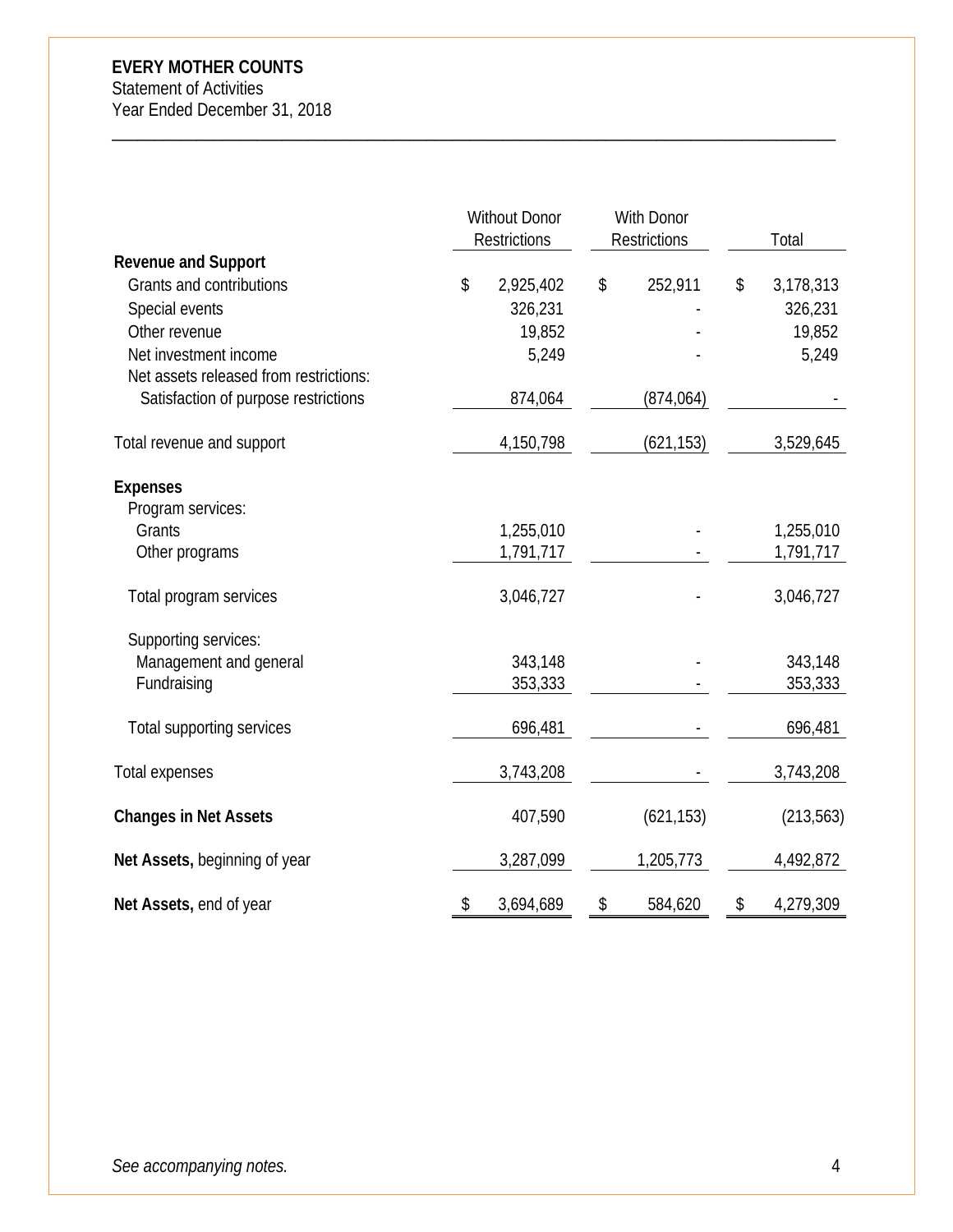Statement of Functional Expenses Year Ended December 31, 2018

|                                       | Program Services |                |               | <b>Supporting Services</b>   |   |                              |  |             |    |                                        |   |           |
|---------------------------------------|------------------|----------------|---------------|------------------------------|---|------------------------------|--|-------------|----|----------------------------------------|---|-----------|
|                                       | Grants           | Other Programs |               | Total<br>Program<br>Services |   | Management<br>and<br>General |  | Fundraising |    | Total<br>Supporting<br><b>Services</b> |   | Total     |
|                                       |                  |                |               |                              |   |                              |  |             |    |                                        |   |           |
| Salaries, payroll taxes and benefits  | 182,658 \$       | 995,415        | <sup>\$</sup> | 1.178.073                    | S | 188,382                      |  | 231.615     | S. | 419.997                                | ъ | 1,598,070 |
| Grants, sponsorships and subcontracts | 917,159          |                |               | 917,159                      |   |                              |  |             |    |                                        |   | 917,159   |
| Conferences, meetings and events      | 80,130           | 411.921        |               | 492.051                      |   | 24,325                       |  | 60,265      |    | 84.590                                 |   | 576,641   |
| Occupancy and operations              | 52,398           | 258,402        |               | 310,800                      |   | 16.737                       |  | 57,091      |    | 73,828                                 |   | 384,628   |
| Professional services                 | 20.578           | 111,448        |               | 132.026                      |   | 105,160                      |  | 859         |    | 106.019                                |   | 238,045   |
| Depreciation                          | 2,087            | 14,531         |               | 16,618                       |   | 8,544                        |  | 3,503       |    | 12,047                                 |   | 28,665    |
| <b>Total Expenses</b>                 | ,255,010         | 1.791.717      |               | 3,046,727                    |   | 343,148                      |  | 353,333     |    | 696,481                                |   | 3,743,208 |

\_\_\_\_\_\_\_\_\_\_\_\_\_\_\_\_\_\_\_\_\_\_\_\_\_\_\_\_\_\_\_\_\_\_\_\_\_\_\_\_\_\_\_\_\_\_\_\_\_\_\_\_\_\_\_\_\_\_\_\_\_\_\_\_\_\_\_\_\_\_\_\_\_\_\_\_\_\_\_\_\_\_\_\_\_\_\_\_\_\_\_\_\_\_\_\_\_\_\_\_\_\_\_\_\_\_\_\_\_\_\_\_\_\_\_\_\_\_\_\_

*See accompanying notes.* 5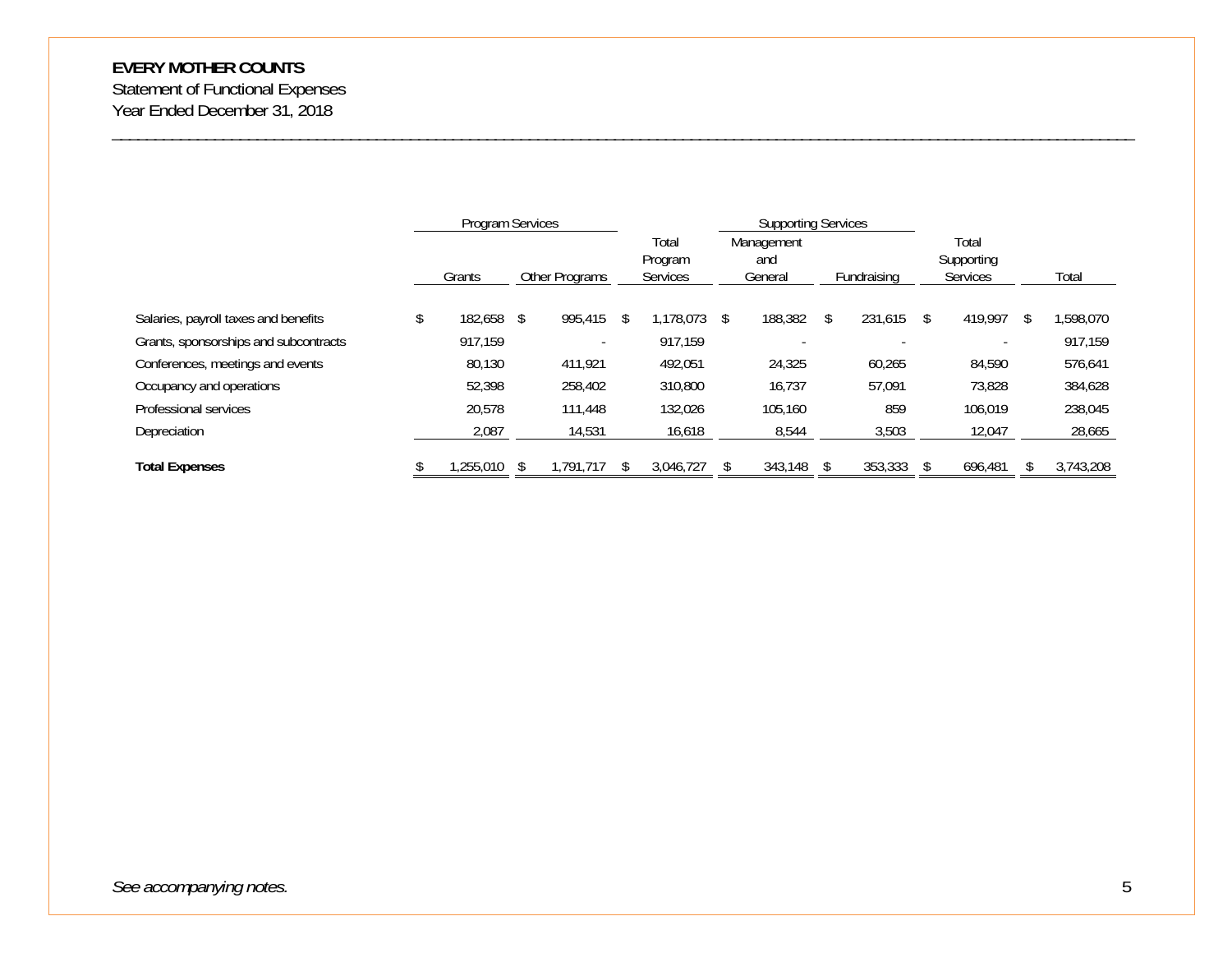Statement of Cash Flows

Year Ended December 31, 2018

| <b>Cash Flows from Operating Activities</b>                |               |
|------------------------------------------------------------|---------------|
| Changes in net assets                                      | (213, 563)    |
| Adjustments to reconcile changes in net assets to net cash |               |
| used in operating activities:                              |               |
| Depreciation                                               | 28,665        |
| Net realized and unrealized loss on investments            | 53,668        |
| Change in allowance for doubtful accounts and discount to  |               |
| present value                                              | (31,626)      |
| Changes in operating assets and liabilities:               |               |
| Grants and contributions receivable                        | 233,202       |
| Prepaid expenses and deposits                              | (5,075)       |
| Other assets                                               | 941           |
| Accounts payable and accrued expenses                      | 16,204        |
| Accrued salaries and vacation                              | 10,052        |
| Grants payable                                             | (103,000)     |
| Other liabilities                                          | (6,651)       |
| Net cash used in operating activities                      | (17, 183)     |
| <b>Cash Flows from Investing Activities</b>                |               |
| Proceeds from sale of investments                          | 2,044,507     |
| Purchase of investments                                    | (1, 421, 093) |
| Purchase of property and equipment                         | (58, 448)     |
| Net cash provided in investing activities                  | 564,966       |
|                                                            |               |
| Net Increase in Cash                                       | 547,783       |
| Cash, beginning of year                                    | 339,227       |
| Cash, end of year                                          | \$<br>887,010 |
|                                                            |               |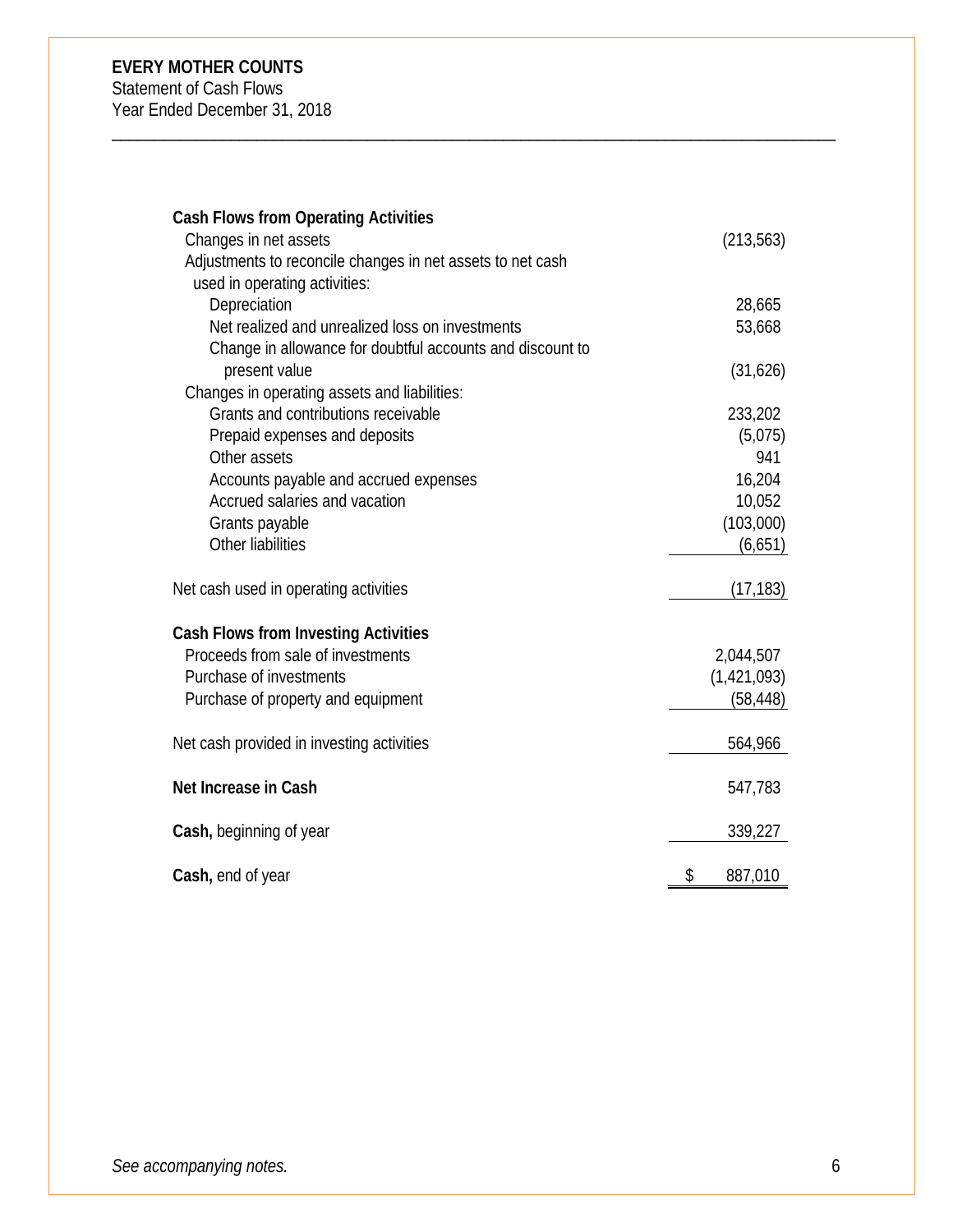#### **1. Nature of Operations**

Every Mother Counts (the Organization) is a non-profit organization dedicated to making pregnancy and childbirth safe for every mother. The Organization informs, engages, and mobilizes new audiences to take actions and raise funds that support maternal health programs around the world. The Organization funds its program and supporting services primarily through grants and contributions from corporations, foundations and individuals.

\_\_\_\_\_\_\_\_\_\_\_\_\_\_\_\_\_\_\_\_\_\_\_\_\_\_\_\_\_\_\_\_\_\_\_\_\_\_\_\_\_\_\_\_\_\_\_\_\_\_\_\_\_\_\_\_\_\_\_\_\_\_\_\_\_\_\_\_\_\_\_\_\_\_\_\_\_\_\_\_\_\_\_\_\_

#### **2. Summary of Significant Accounting Policies**

#### Basis of Accounting and Presentation

The accompanying financial statements of the Organization have been prepared on the accrual basis of accounting in accordance with accounting principles generally accepted in the United States of America (GAAP). Consequently, revenue is recognized when earned and expenses are recognized when the obligation is incurred.

#### **Grants and Contributions Receivable**

Grants and contributions receivable are stated at net realizable value. The Organization uses the allowance method to record potentially uncollectible receivables. Management determines the allowance for doubtful accounts based on historic bad debt percentages. Grants and contributions receivable are individually analyzed for collectability and written off when all collection efforts are exhausted.

#### Investments

Investments are measured at fair value and are composed of money market funds, corporate fixed income, government securities, municipal bonds and stocks. Fair value is the price that would be received to sell an asset or paid to transfer a liability in an orderly transaction between market participants at the measurement date.

Unrealized gains or losses on investments are determined by the change in fair value at the beginning and end of the reporting period. Investment income is presented net of investment advisory and management fees in the accompanying statement of activities. Money market funds held in the investment portfolios are included in investments in the accompanying statement of financial position.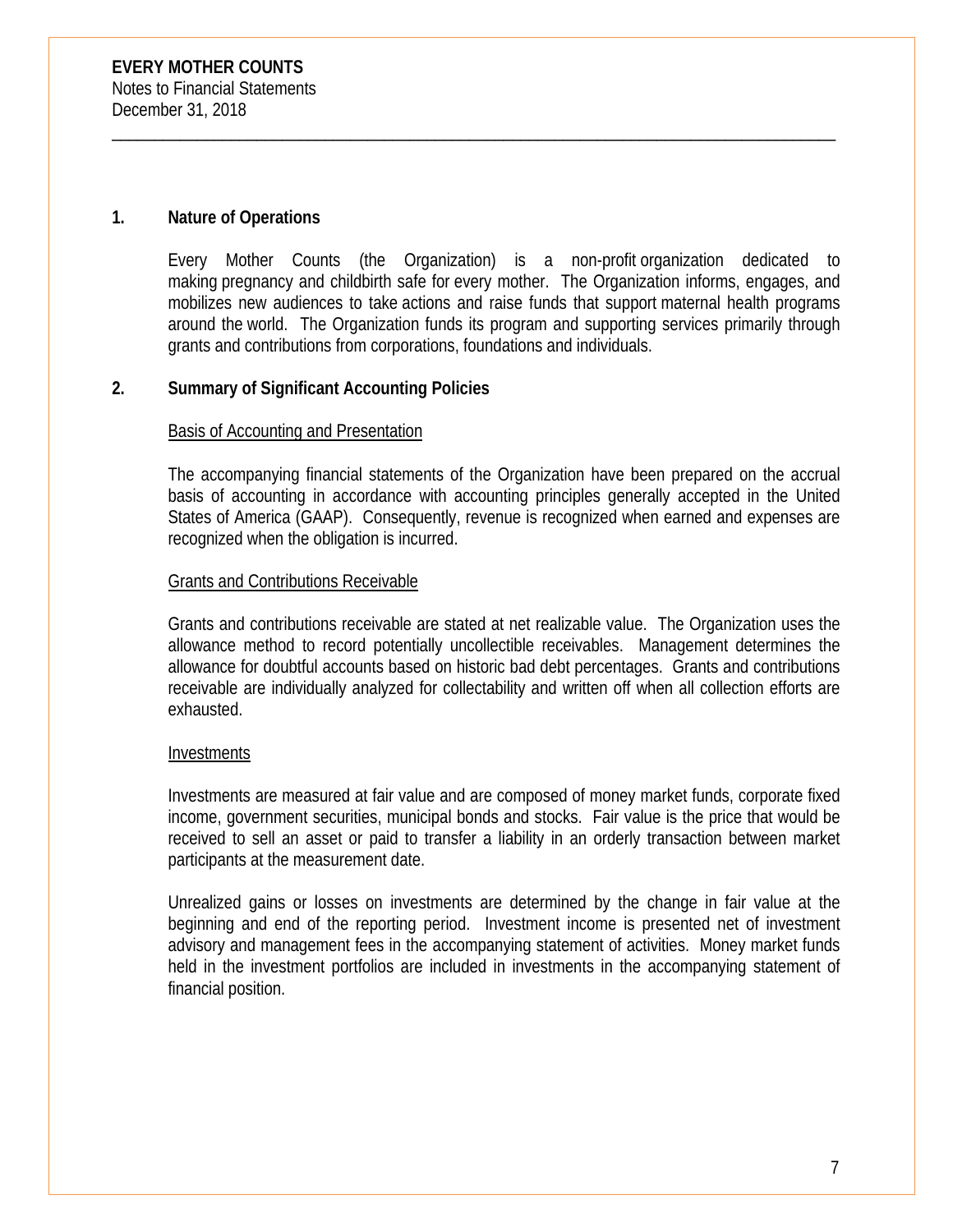# **2. Summary of Significant Accounting Policies (continued)**

#### Property and Equipment

Property and equipment over \$1,000 with a projected useful life exceeding one year are capitalized and recorded at cost. Depreciation is computed using the straight-line method over the estimated useful lives of the related assets. Direct costs incurred during the application stage of the development of the Organization's website are capitalized and amortized over an estimated useful life of three years.

\_\_\_\_\_\_\_\_\_\_\_\_\_\_\_\_\_\_\_\_\_\_\_\_\_\_\_\_\_\_\_\_\_\_\_\_\_\_\_\_\_\_\_\_\_\_\_\_\_\_\_\_\_\_\_\_\_\_\_\_\_\_\_\_\_\_\_\_\_\_\_\_\_\_\_\_\_\_\_\_\_\_\_\_\_

Expenditures for minor and routine repairs and maintenance are expensed as incurred. Upon retirement or disposal of assets, the cost and accumulated depreciation are eliminated from the accounts and the resulting gain or loss is included in revenue or expense.

#### Grants Payable

The Organization makes grants under its program services. The Organization records a liability for grants when the commitments have been made. At December 31, 2018, the entire balance of grants payable was payable within one year.

# Classification of Net Assets

- *Net Assets Without Donor Restrictions* represent funds that are not subject to donor-imposed stipulations and are available for support of the Organization's operations.
- *Net Assets With Donor Restrictions* represent funds subject to donor-imposed restrictions. Some donor-imposed restrictions are temporary in nature, such as those that will be met by the passage of time or other events specified by the donor. Other donor-imposed restrictions are perpetual in nature, where the donor stipulates that such resources be maintained in perpetuity. The Organization does not have any donor-imposed restrictions which are perpetual in nature at December 31, 2018.

# Revenue Recognition

Unconditional grants, contributions and sponsorships are recognized as revenue when received or promised and are reported as support with donor restrictions if they are received with donor stipulations that limit the use of donated assets. When a donor restriction expires, that is, when a stipulated time restriction ends, or purpose restriction is accomplished, net assets with donor restrictions are reclassified to net assets without donor restrictions and reported in the statement of activities as net assets released from restrictions. Revenue and support with donor restrictions are reported as revenue and support without donor restrictions if the restrictions are met in the same period received. Revenues from all other sources are recognized when earned.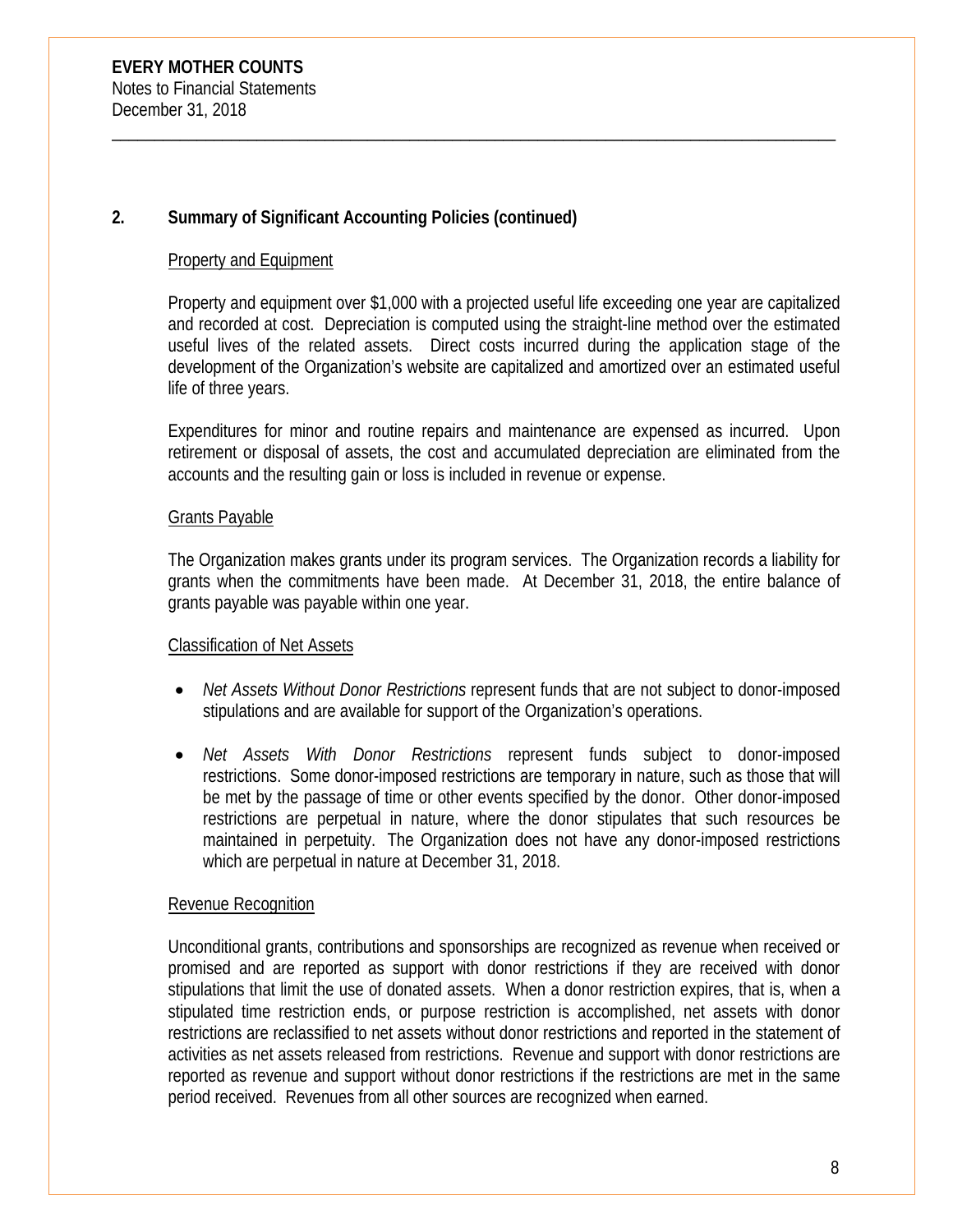# **2. Summary of Significant Accounting Policies (continued)**

#### Functional Allocation of Expenses

The costs of providing program and supporting services have been summarized on a functional basis in the accompanying statement of activities. The statement of functional expenses present expenses by function and natural classification. The Organization incurs expense that directly relate to, and can be assigned to, a specific program or supporting activity. The Organization also conducts a number of activities which benefit both its program objectives as well as supporting services. These costs, which are not specifically attributable to a specific program or supporting activity, are allocated by management on a consistent basis among program and supporting services benefited based on either financial or nonfinancial data, such as labor distribution or estimates of time and effort incurred by personnel. The expenses that are allocated include salaries and related expenses, occupancy, and office expenses.

\_\_\_\_\_\_\_\_\_\_\_\_\_\_\_\_\_\_\_\_\_\_\_\_\_\_\_\_\_\_\_\_\_\_\_\_\_\_\_\_\_\_\_\_\_\_\_\_\_\_\_\_\_\_\_\_\_\_\_\_\_\_\_\_\_\_\_\_\_\_\_\_\_\_\_\_\_\_\_\_\_\_\_\_\_

#### Use of Estimates

The preparation of financial statements in conformity with accounting principles generally accepted in the United States of America requires management to make estimates and assumptions that affect the amounts reported in the financial statements and accompanying notes. Actual results could differ from those estimates.

#### Change in Accounting Principles

Effective January 1, 2018, the Organization adopted Accounting Standards Update (ASU) 2016-14, *Not-for-Profit Entities* (Topic 958) – *Presentation of Financial Statements of Not-for-Profit Entities*. ASU 2016-14 amends the current reporting model for nonprofit organizations and enhances their required disclosures. The major changes include: (a) requiring the presentation of only two classes of net assets now entitled "net assets without donor restrictions" and "net assets with donor restrictions", (b) modifying the presentation of underwater endowment funds and related disclosures, (c) requiring the use of the placed in service approach to recognize the expirations of restrictions on gifts used to acquire or construct long-lived assets absent explicit donor stipulations otherwise, (d) requiring that all nonprofits present an analysis of expenses by function and nature in either the statement of activities, a separate statement, or in the notes and disclose a summary of the allocation methods used to allocate costs, (e) requiring the disclosure of quantitative and qualitative information regarding liquidity and availability of resources, (f) presenting investment return net of external and direct expenses, and (g) modifying other financial statement reporting requirements and disclosures intended to increase the usefulness of nonprofit financial statements. ASU 2016-14 is effective for financial statements issued for fiscal years beginning after December 15, 2017.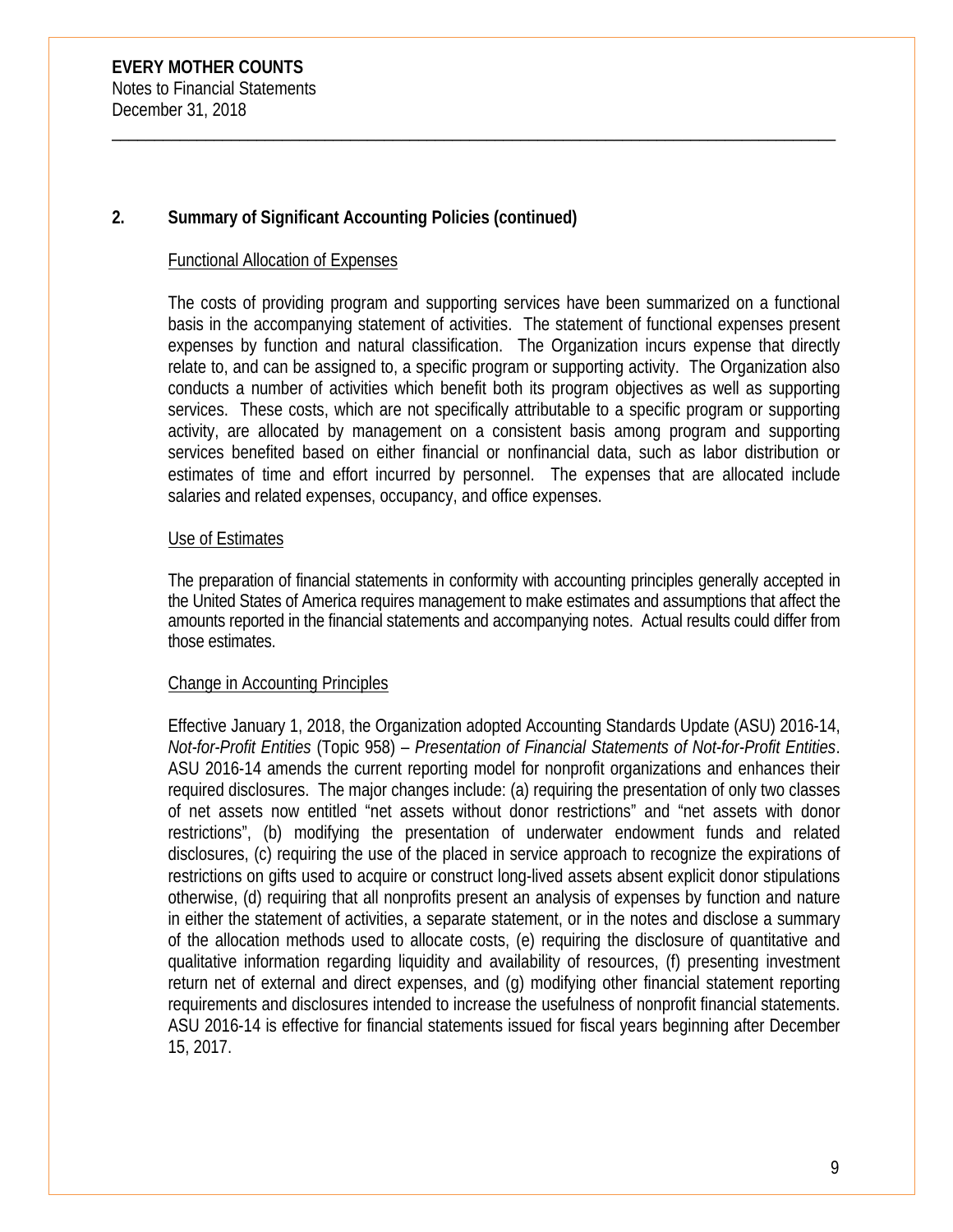# **2. Summary of Significant Accounting Policies (continued)**

#### Change in Accounting Principles (continued)

Implementation of ASU 2016-14 did not require reclassification or restatement of any opening balances related to the period presented. The Organization's net assets previously reported as temporarily restricted are now reported as net assets with donor restrictions. Likewise, the Organization's net assets previously reported as unrestricted are now reported as net assets without donor restrictions. The Organization did not have any permanently restricted net assets.

\_\_\_\_\_\_\_\_\_\_\_\_\_\_\_\_\_\_\_\_\_\_\_\_\_\_\_\_\_\_\_\_\_\_\_\_\_\_\_\_\_\_\_\_\_\_\_\_\_\_\_\_\_\_\_\_\_\_\_\_\_\_\_\_\_\_\_\_\_\_\_\_\_\_\_\_\_\_\_\_\_\_\_\_\_

#### Pending Accounting Pronouncements

In May 2014, the Financial Accounting Standard Board (FASB) issued ASU 2014-09, *Revenue from Contracts with Customers* (Topic 606). The core principle of ASU 2014-09 requires the recognition of revenue to depict the transfer of goods or services to customers at an amount that reflects the consideration for what an organization expects it will receive in association with this exchange. ASU 2014-09 is effective for fiscal years beginning after December 15, 2018.

In February 2016, the FASB issued ASU 2016-02, *Leases* (Topic 842). The core principles of ASU 2016-02 change the way organizations will account for their leases by recognizing lease assets and related liabilities on the statement of financial position and disclosing key information about leasing arrangements. ASU 2016-02 is effective for non-public entities for fiscal years beginning after December 15, 2019.

In June 2018, the FASB issued ASU 2018-08, *Not-for-Profit Entities* (Topic 958): *Clarifying the Scope and the Accounting Guidance for Contributions Received and Contributions Made*. The new guidance is intended to clarify and improve accounting guidance for contributions received and contributions made. The amendments in this ASU should assist entities in (1) evaluating whether transactions should be accounted for as contributions (nonreciprocal transactions) or as exchange (reciprocal) transactions subject to other guidance and (2) determining whether a contribution is conditional. ASU 2018-08 is effective for annual reporting periods beginning after December 15, 2018. Management is currently evaluating the impact of these ASUs on the Institute's financial statements.

# **3. Concentrations of Credit Risk**

Financial instruments that potentially subject the Organization to significant concentrations of credit risk consist of cash deposits and investments. The Organization maintains cash deposits and investments with various financial institutions that exceed insurable limits under the Federal Deposit Insurance Corporation (FDIC) and the Securities Investor Protection Corporation (SIPC). The Organization has not experienced any losses on its cash deposits and investments to date as it relates to FDIC or SIPC insurance limits. Management periodically assesses the financial condition of the institutions and believes that the risk of any loss is minimal.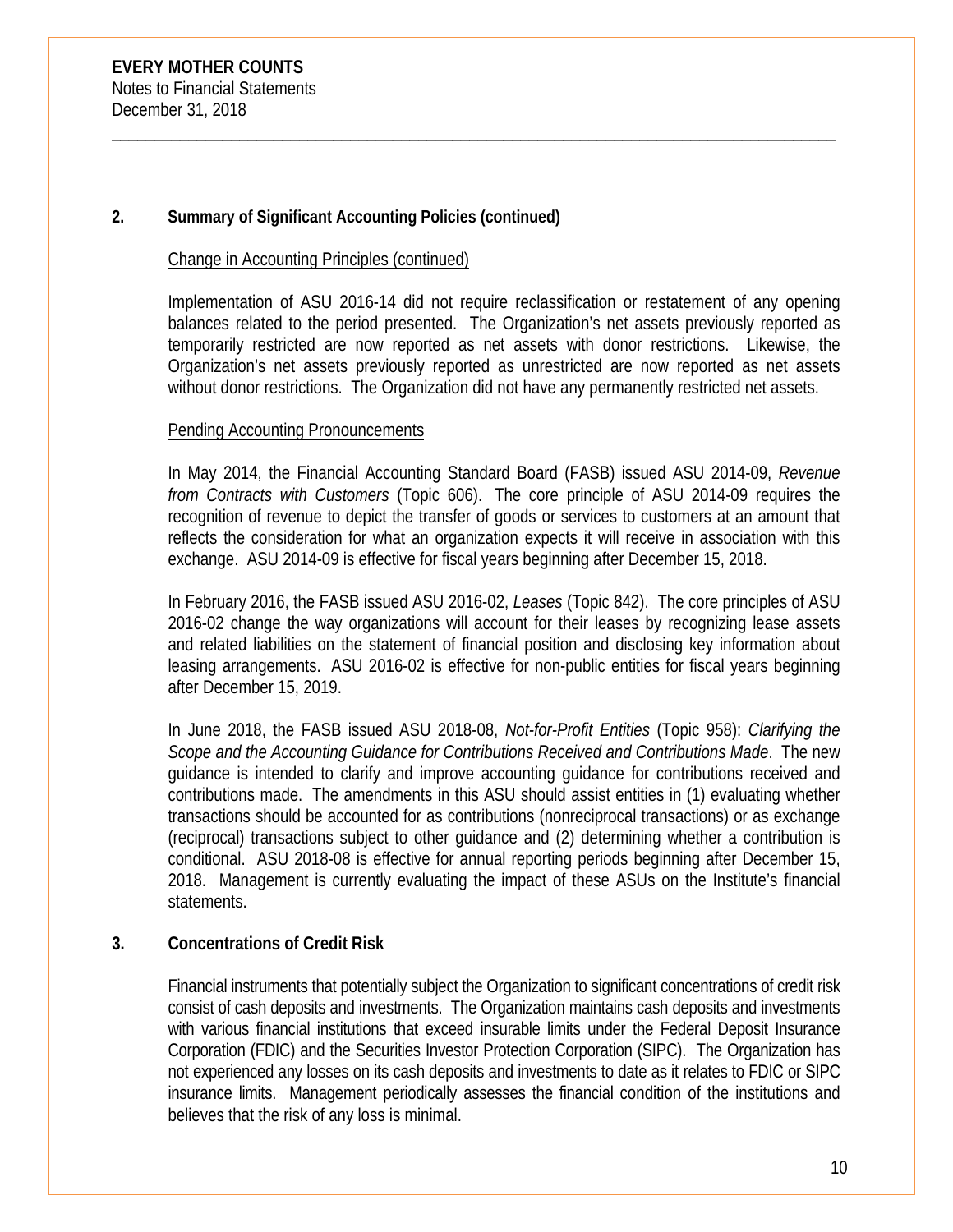# **3. Concentrations of Credit Risk (continued)**

In addition, the Organization invests funds in a professionally managed portfolio of marketable securities. Such investments are exposed to market and credit risks. Therefore, the Organization's investments may be subject to significant fluctuations in fair value. As a result, the investment balances reported in the accompanying financial statements may not be reflective of the portfolio's value during subsequent periods.

\_\_\_\_\_\_\_\_\_\_\_\_\_\_\_\_\_\_\_\_\_\_\_\_\_\_\_\_\_\_\_\_\_\_\_\_\_\_\_\_\_\_\_\_\_\_\_\_\_\_\_\_\_\_\_\_\_\_\_\_\_\_\_\_\_\_\_\_\_\_\_\_\_\_\_\_\_\_\_\_\_\_\_\_\_

#### **4. Grants and Contributions Receivable**

Grants and contributions receivable is comprised of unconditional promises to give and is receivable as follows at December 31, 2018:

| Receivable in less than one year                                          | 736,242             |
|---------------------------------------------------------------------------|---------------------|
| Receivable in one to five years                                           | 240,000             |
| Total grants and contributions receivable<br>Less: present value discount | 976,242<br>(8, 715) |
| Grants and contributions receivable, net                                  | 967,527             |

At December 31, 2018, grants and contribution receivable are shown at the present value of estimated future cash flows using a discount rate of 2.42%, which is based on available data for risk-free interest rates for the year in which outstanding pledges were received. There was no allowance for doubtful accounts as the balance of grants and contributions receivable at December 31, 2018 are expected by management to be fully collected.

#### **5. Investments**

Investments consist of the following at December 31, 2018:

| Money market funds     | 303,230   |
|------------------------|-----------|
| Corporate fixed income | 1,398,877 |
| Government securities  | 536,054   |
| Municipal bonds        | 280,715   |
| <b>Stocks</b>          | 9,672     |
|                        |           |
| Total investments      | 2,528,548 |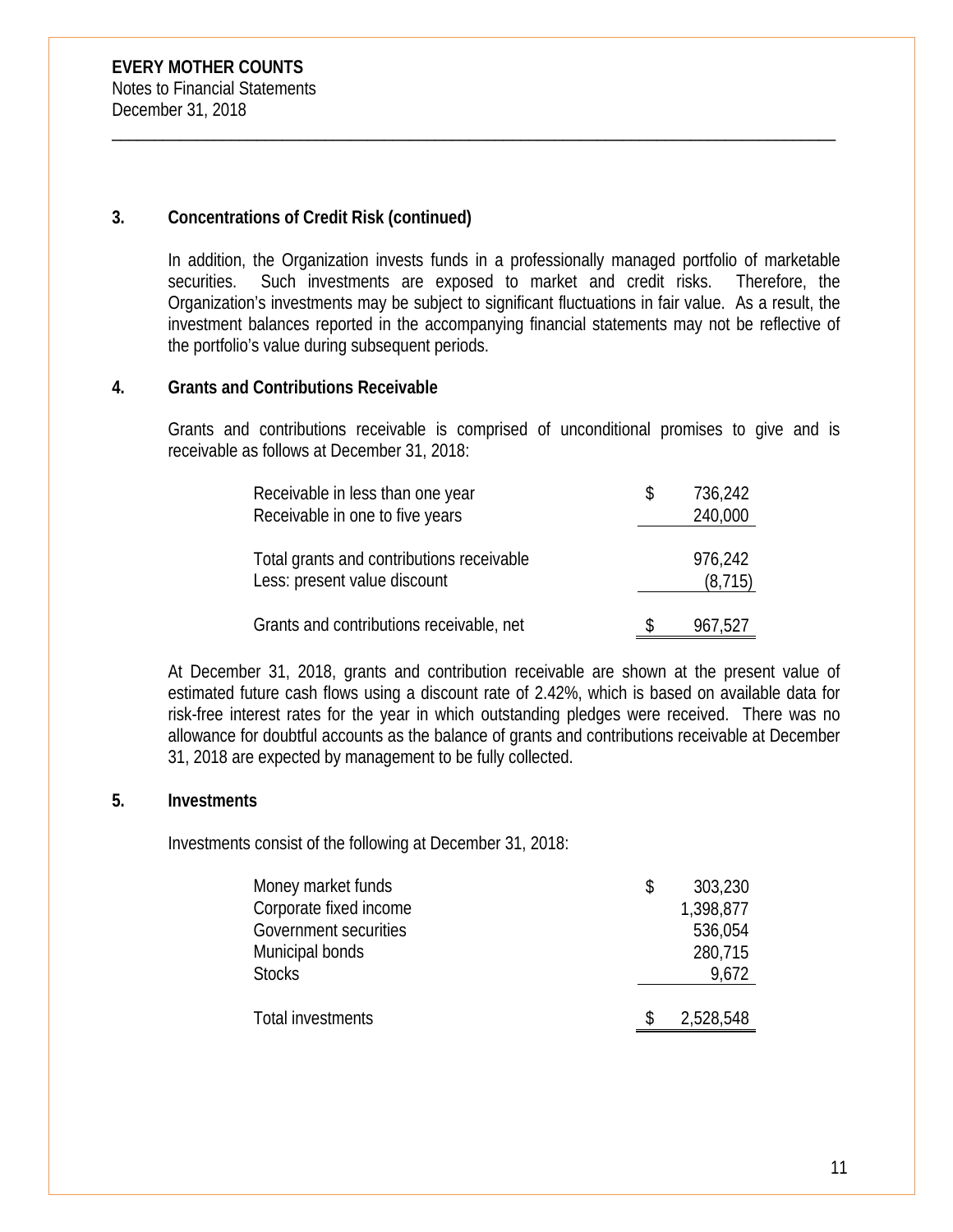#### **5. Investments (continued)**

Investment income consists of the following for the year ended December 31, 2018:

\_\_\_\_\_\_\_\_\_\_\_\_\_\_\_\_\_\_\_\_\_\_\_\_\_\_\_\_\_\_\_\_\_\_\_\_\_\_\_\_\_\_\_\_\_\_\_\_\_\_\_\_\_\_\_\_\_\_\_\_\_\_\_\_\_\_\_\_\_\_\_\_\_\_\_\_\_\_\_\_\_\_\_\_\_

| Interest and dividends<br>Realized gain<br>Unrealized loss | S | 71,791<br>3,722<br>(57, 390) |
|------------------------------------------------------------|---|------------------------------|
| Total investment income<br>Less: investment fees           |   | 18,123<br>(12, 874)          |
| Total investment income, net                               |   |                              |

#### **6. Fair Value Measurements**

FASB Accounting Standards Codification (ASC) 820, *Fair Value Measurement*, defines fair value, establishes a framework for measuring fair value in accordance with GAAP and expands disclosures about fair value measurements. The ASC emphasizes that fair value is a marketbased measurement, not an entity-specific measurement and, therefore, a fair value measurement should be determined based on the assumptions that market participants would use in pricing the asset or liability. In order to increase consistency and comparability in fair value measurements, the ASC established a fair value hierarchy based upon the transparency of the inputs to the valuation of an asset or liability. The three levels of the fair value hierarchy are described as follows:

- *Level 1* Based on unadjusted, quoted market prices in active markets for identical assets or liabilities accessible at the measurement date.
- *Level 2* Based on inputs, other than quoted prices included in Level 1, that are observable for the asset or liability, either directly or indirectly, such as quoted prices for similar assets or liabilities in active markets.
- Level 3 Based on unobservable inputs for the asset or liability, including the reporting entity's own assumptions in determining fair value.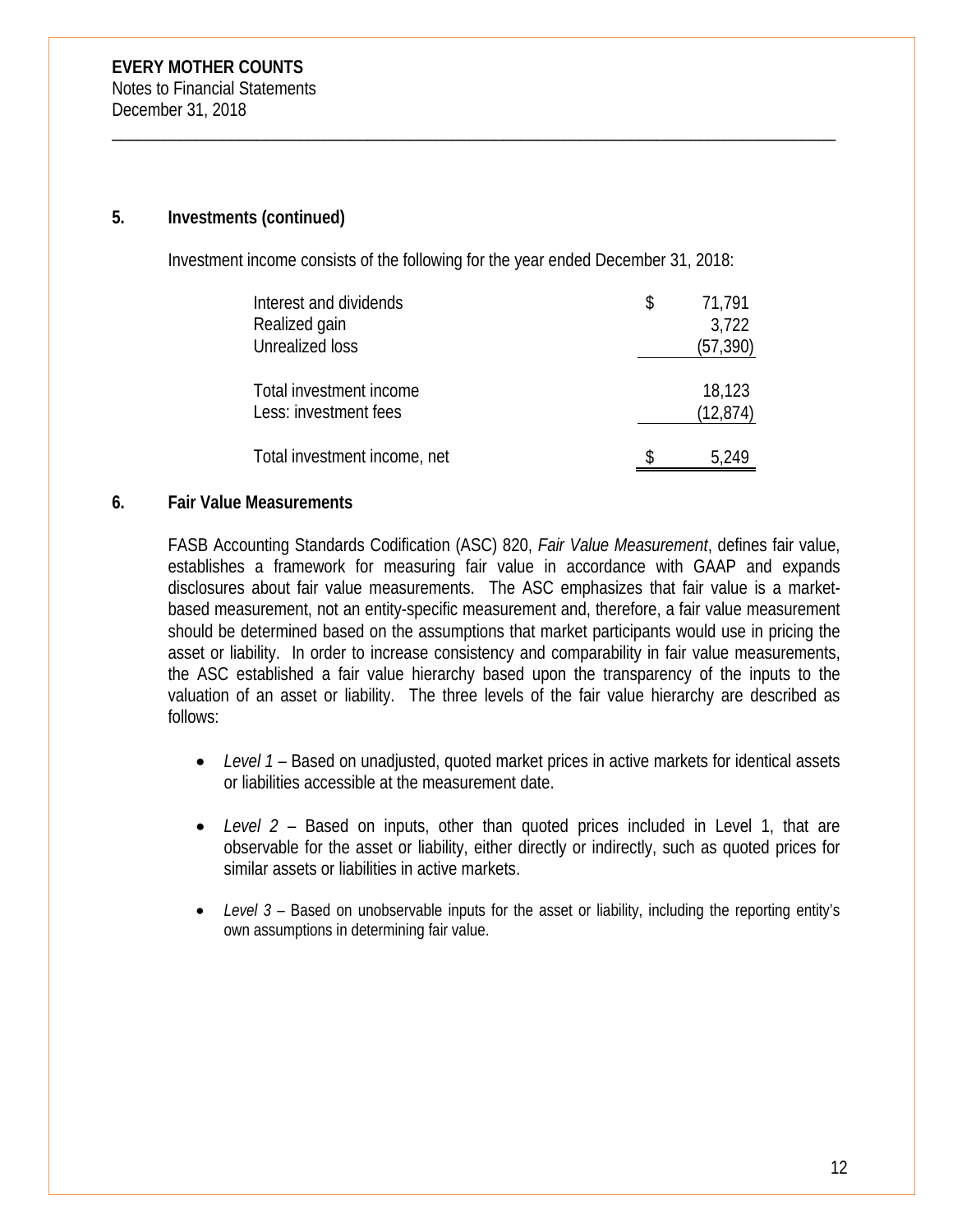# **6. Fair Value Measurements (continued)**

The following is a summary of input levels used to determine fair values, measured on a recurring basis, of investments at December 31, 2018:

\_\_\_\_\_\_\_\_\_\_\_\_\_\_\_\_\_\_\_\_\_\_\_\_\_\_\_\_\_\_\_\_\_\_\_\_\_\_\_\_\_\_\_\_\_\_\_\_\_\_\_\_\_\_\_\_\_\_\_\_\_\_\_\_\_\_\_\_\_\_\_\_\_\_\_\_\_\_\_\_\_\_\_\_\_

|                                                                                                           | Level 1 |                                                     |    | Total                                               |
|-----------------------------------------------------------------------------------------------------------|---------|-----------------------------------------------------|----|-----------------------------------------------------|
| Money market funds<br>Corporate fixed income<br>Government securities<br>Municipal bonds<br><b>Stocks</b> | \$      | 303,230<br>1,398,877<br>536,054<br>280,715<br>9,672 | \$ | 303,230<br>1,398,877<br>536,054<br>280,715<br>9,672 |
| Total investments                                                                                         |         | 2,528,548                                           |    | 2,528,548                                           |

# **7. Operating Leases**

In November 2013, the Organization entered into a non-cancellable lease agreement for office space for a term from December 2013 through November 2016. In September 2016, the Organization extended the lease for an additional three years through November 2019. Rent expense was \$134,719 for the year ended December 31, 2018. At December 31, 2018, future minimum lease payments for the non-cancellable operating lease are as follow:

| Year ending December 31:            |         |
|-------------------------------------|---------|
| 2019                                | 131,800 |
|                                     |         |
| Total future minimum lease payments | 131,800 |

# **8. Property and Equipment**

The Organization carried the following property and equipment at December 31, 2018:

| Website<br>Furniture and equipment<br>Leasehold improvements   | \$<br>54,168<br>55,394<br>20,380 |
|----------------------------------------------------------------|----------------------------------|
| Total property and equipment<br>Less: accumulated depreciation | 129,942<br>(65, 134)             |
| Property and equipment, net                                    | \$<br>64,808                     |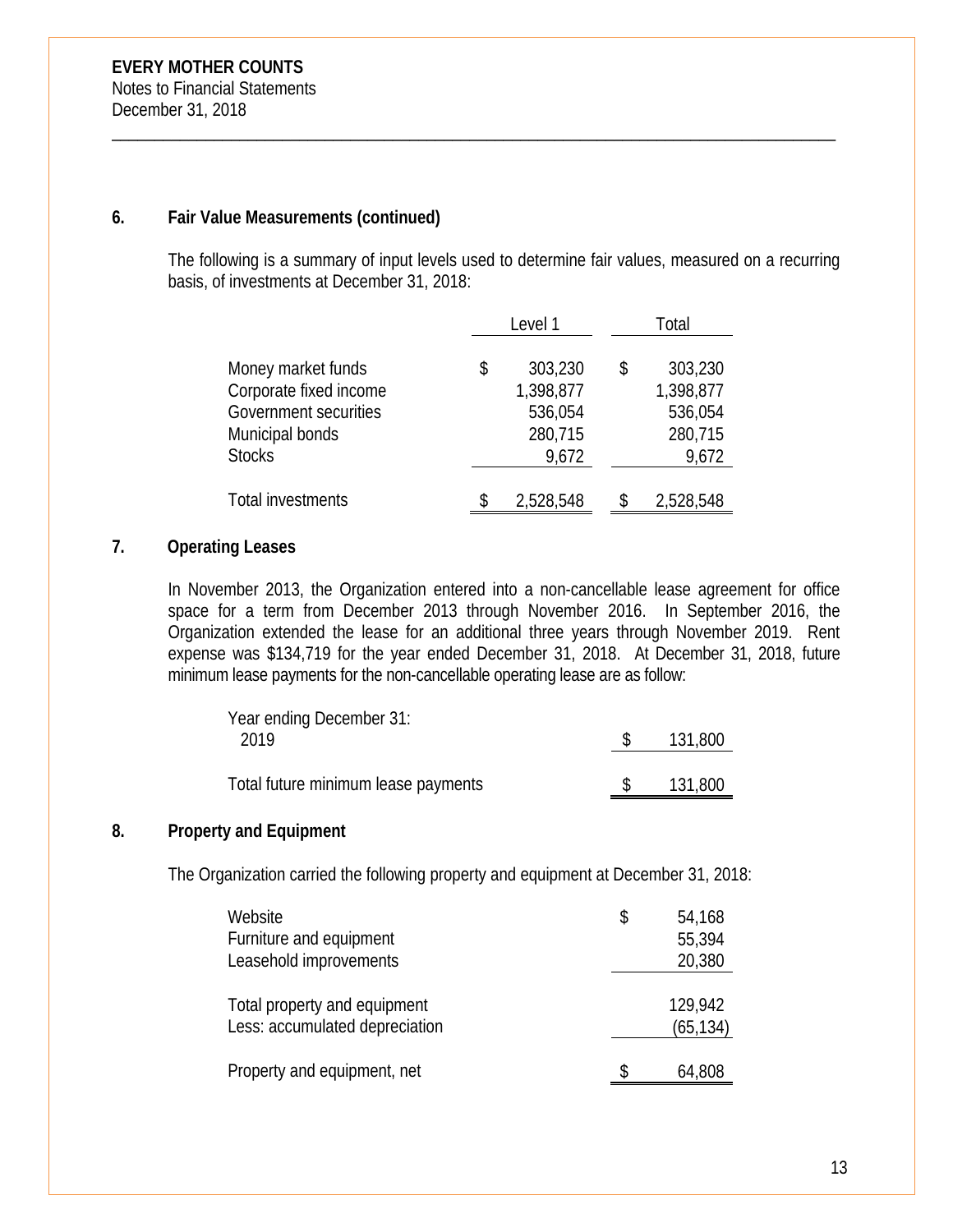#### **9. Net Assets With Donor Restrictions**

Net assets with donor restrictions were restricted for the following at December 31, 2018:

\_\_\_\_\_\_\_\_\_\_\_\_\_\_\_\_\_\_\_\_\_\_\_\_\_\_\_\_\_\_\_\_\_\_\_\_\_\_\_\_\_\_\_\_\_\_\_\_\_\_\_\_\_\_\_\_\_\_\_\_\_\_\_\_\_\_\_\_\_\_\_\_\_\_\_\_\_\_\_\_\_\_\_\_\_

| Subject to expenditures for specific purposes: |     |         |
|------------------------------------------------|-----|---------|
| <b>Bangladesh</b>                              | -S  | 353,335 |
| Subject to passage of time                     |     | 231,285 |
|                                                |     |         |
| Total net assets with donor restrictions       | \$. | 584,620 |

During the year ended December 31, 2018, releases from net assets with donor restrictions were for the following:

| Subject to expenditures for specific purposes:    |    |         |
|---------------------------------------------------|----|---------|
| <b>Bangladesh</b>                                 | -S | 353,335 |
| Grants program                                    |    | 538,482 |
|                                                   |    |         |
| Total net assets released from donor restrictions |    | 874,064 |

# **10. Liquidity and Availability of Resources**

The following schedule reflects the Organization's financial assets as of December 31, 2018 available for use in the next year, reduced by amounts not available for general use because of donor-imposed restrictions within one year of this date:

| Cash                                                                    | \$<br>887,010 |
|-------------------------------------------------------------------------|---------------|
| Grants and contributions receivable in less than one year               | 736,242       |
| Investments                                                             | 2,528,548     |
|                                                                         |               |
| <b>Total financial assets</b>                                           | 4,151,800     |
| Less those unavailable for general expenditures within one year due to: |               |
| Donor-imposed restrictions                                              | (403, 335)    |
| Financial assets available to meet cash needs for general expenditures  |               |
| within one year                                                         | 3,748,465     |

As part of the Organization's liquidity management, it has a policy to structure its financial assets to be available as its general expenditures, liabilities, and other obligations become due.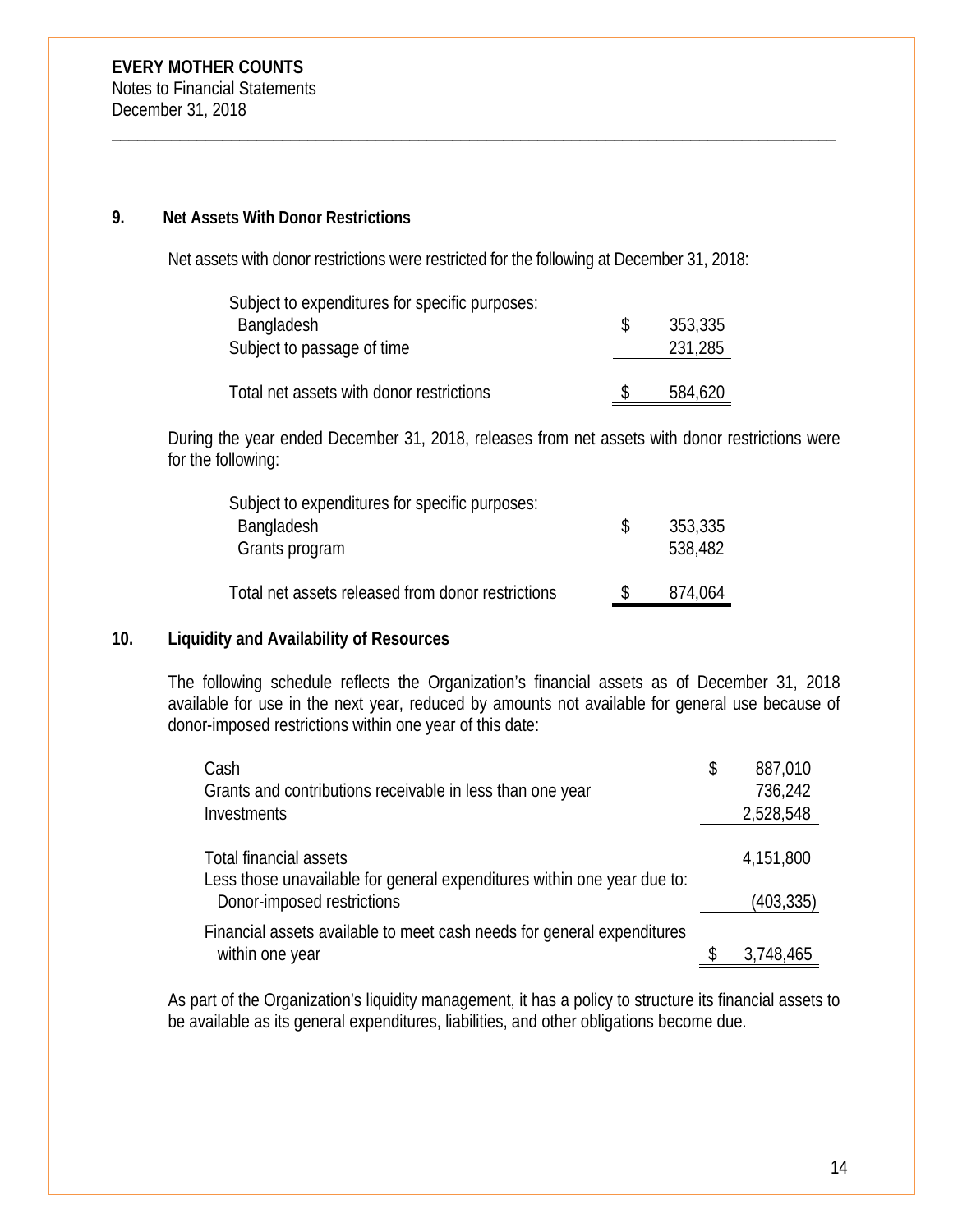# **11. Related Party Transactions**

The Organization received a corporate grant from an entity whose officer is board member with the Organization. The amount of such grant was \$360,000 for the year ended December 31, 2018.

\_\_\_\_\_\_\_\_\_\_\_\_\_\_\_\_\_\_\_\_\_\_\_\_\_\_\_\_\_\_\_\_\_\_\_\_\_\_\_\_\_\_\_\_\_\_\_\_\_\_\_\_\_\_\_\_\_\_\_\_\_\_\_\_\_\_\_\_\_\_\_\_\_\_\_\_\_\_\_\_\_\_\_\_\_

# **12. Retirement Plan**

The Organization maintains a 401(k) plan for eligible employees. Subject to certain limitations, participants may elect to make pre-tax contributions up to the maximum permitted by law. In addition, the Organization makes contributions 100% on the first 3% of each employee's eligible earnings that the employee defers as an elective deferral and an additional 50% on the next 2% of each employee's eligible earnings that the employee defers as an elective deferral. The Organization contributed \$23,318 to the plan for the year ended December 31, 2018.

# **13. Income Taxes**

Under Section 501(c)(3) of the Internal Revenue Code, the Organization is a nonprofit organization and is exempt from federal taxes on income other than net unrelated business income. No provision for federal or state income taxes is required for the year ended December 31, 2018, as the Organization had no material taxable net unrelated business income.

The Organization follows the authoritative guidance relating to accounting for uncertainty in income taxes included in ASC Topic 740-10, *Income Taxes*. These provisions provide consistent guidance for the accounting for uncertainty in income taxes recognized in an entity's financial statements and prescribe a threshold of "more likely than not" for recognition and derecognition of tax positions taken or expected to be taken in a tax return.

The Organization performed an evaluation of uncertain tax positions for the year ended December 31, 2018, and determined that there were no matters that would require recognition in the financial statements or that may have any effect on its tax-exempt status. At December 31, 2018, the statute of limitations for tax years ended December 31, 2015 through 2017 remains open with the U.S. federal jurisdiction or the various states and local jurisdictions in which the Organization files tax returns. It is the Organization's policy to recognize interest and/or penalties related to uncertain tax positions, if any, in income tax expenses.

# **14. Subsequent Events**

In preparing these financial statements, the Organization has evaluated events and transactions for potential recognition or disclosure through October 16, 2019, the date the financial statements were available to be issued. Except as disclosed in the next paragraph, there were no other subsequent events identified that require recognition of, or disclosure in, these financial statements.